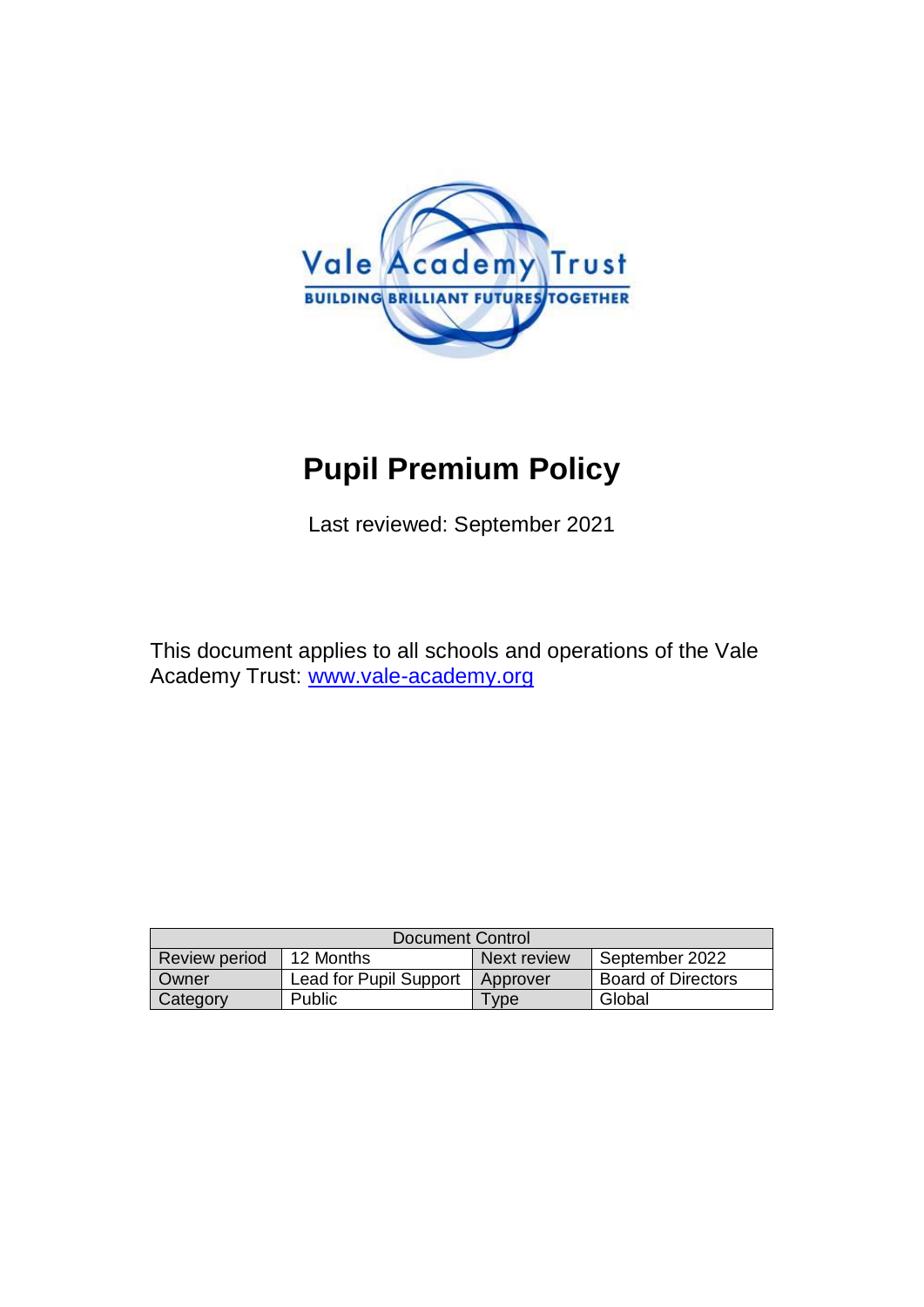# **In this document, 'parent' means parent, carer and other adults with parental responsibility.**

# **Introduction**

*'Low social mobility and lack of educational opportunity is arguably the biggest social challenge of our times: the income gap between the richest and poorest in society continues to widen, while education opportunities remain overwhelmingly dominated by children from the most privileged homes.'*

*Sutton Trust, 2014*

The Pupil Premium is additional funding allocated to schools by means of a specific grant, based on number of pupils in the school who are registered as eligible for Free School Meals at any point over the last six years (known as 'Ever 6 FSM'), Looked After Children or children whose parents are currently serving in the Armed Forces.

The Pupil Premium is additional to main school funding and it will be used to address and minimise any underlying inequalities between children eligible and those who are not eligible for the Pupil Premium.

This policy is linked to:

- The Teaching and Learning Policy of each school within the Vale Academy Trust (the 'Trust')
- Special Educational Needs and Disabilities (SEND) Policy
- Equality Policy

And is written with reference to, and should be read in conjunction with, the Pupil Premium Strategy Statement for each school, and the following:

- [Pupil Premium guidance from the DfE](https://www.gov.uk/guidance/pupil-premium-information-for-schools-and-alternative-provision-settings) (updated June 2021), Ofsted and the **[ESFA](https://www.gov.uk/guidance/pupil-premium-information-for-schools-and-alternative-provision-settings)**
- **[Education Endowment Foundation](https://educationendowmentfoundation.org.uk/evidence-summaries/teaching-learning-toolkit#closeSignup) Tool Kit**
- [Unseen Children: Access and Achievement 20 years on, Ofsted](https://assets.publishing.service.gov.uk/government/uploads/system/uploads/attachment_data/file/379157/Unseen_20children_20-_20access_20and_20achievement_2020_20years_20on.pdf)
- [The Pupil Premium: Analysis and challenge tools for schools](https://www.gov.uk/government/publications/the-pupil-premium-analysis-and-challenge-tools-for-schools)
- [School Inspection Handbook, Ofsted](https://www.gov.uk/government/publications/school-inspection-handbook-eif)

# **1.0 Aims of the Pupil Premium Policy**

- To improve the academic achievement of pupils who are eligible for Free School Meals, Looked After or who have parents currently serving in the Armed Forces.
- To reduce the gap in the achievement of eligible pupils and their peers.
- To provide additional resources, particularly in English and Maths, to ensure that eligible pupils have targeted support aimed at improving their achievement.
- To promote progression of eligible pupils to Further Education and the development of their personal and social skills.
- To support the mission, vision and values of the Trust and its establishments.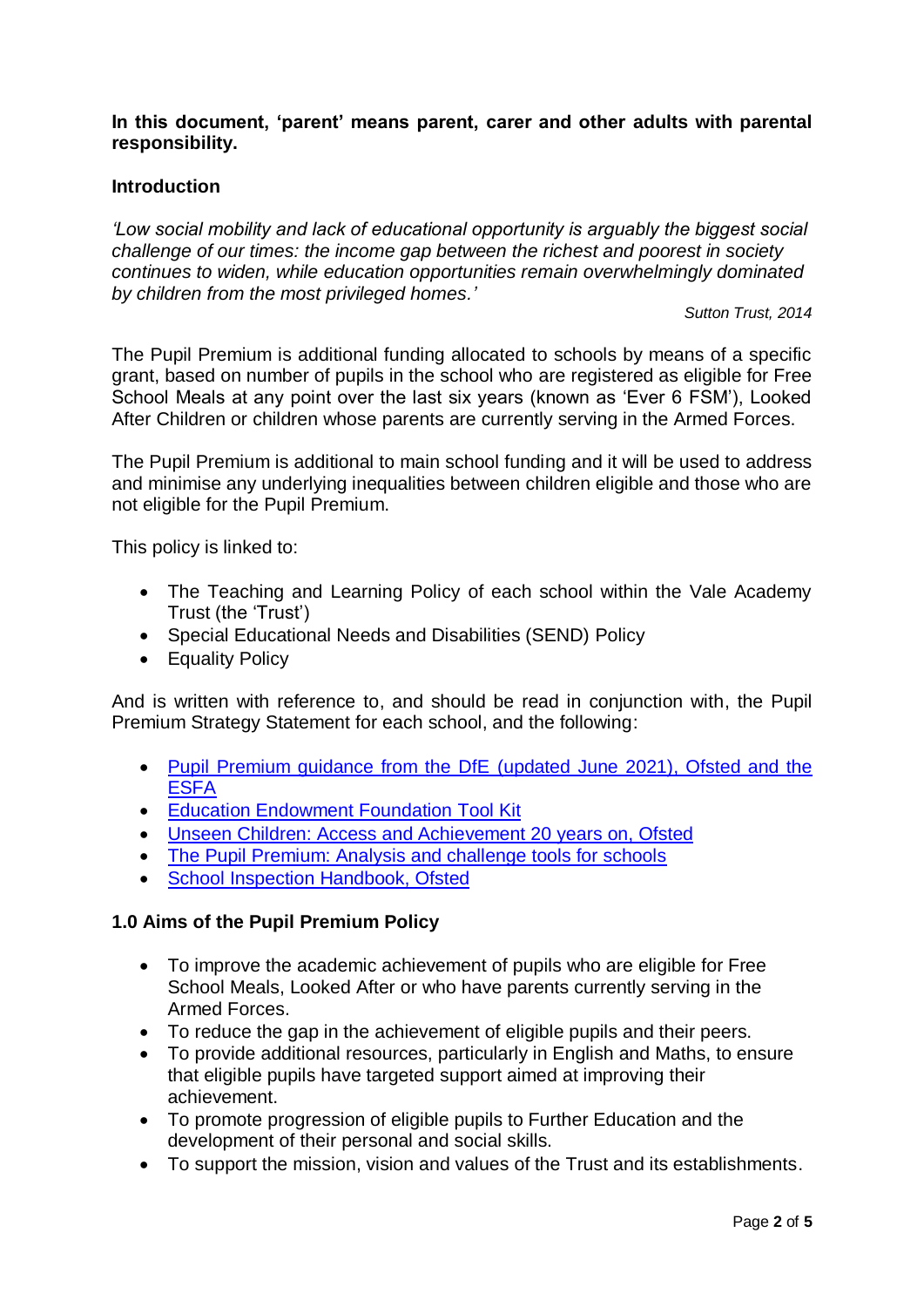The policy outlines how we will ensure that the Pupil Premium allocated to us has an impact on narrowing the attainment gaps which currently exist between our disadvantaged pupils and their peers.

As a Trust in receipt of Pupil Premium funding, we are accountable to our parents and school communities for how we are using this additional resource to narrow the achievement gaps of our pupils. New measures have been included in the performance tables published annually on a national level. They capture the achievement of disadvantaged pupils covered by the Pupil Premium.

Through this policy, we shall publish on school websites specific Pupil Premium information; amount of school allocation, plans for spending and evaluation of previous year's spending.

# **2.0 How we will make decisions regarding the use of the Pupil Premium**

The Trust is accountable for the use of this additional funding. In making decisions on the use of the Pupil Premium we will:

- Ensure that Pupil Premium funding allocated to Trust schools is used solely for its intended purpose.
- Use the latest evidence based research on proven strategies which work to narrow the attainment gaps and adapt these as necessary to meet the needs of our pupils.
- Be transparent in our reporting of how we have used the Pupil Premium, so that our parents, interested stakeholders and Ofsted are fully aware of how this additional resource has been used to make a difference.
- Encourage take up of FSM by working proactively with our parents in a sensitive and supportive manner and to remove any potential barriers or stigma attached to claiming FSM. In doing so, we also recognise the vital role that parents play in the lives of their children.
- Be mindful of the fact that eligibility and take up of FSM does not equate with pupils being considered to be of 'low ability' because of their social circumstances.
- Ensure there is robust monitoring and evaluation in place to account for the use of the Pupil Premium, by each school and each Local Governing Body (LGB).
- Recognise the fact that FSM pupils are not a homogeneous group and cover a wide range of needs. As such the strategies we use to raise attainment will take these group and individual needs fully into account.
- Use high quality teaching and learning as the preferred way to narrow the gaps in attainment in the first instance, whilst also recognising the importance of developing the whole child through identifying and intervening with their social and emotional development where necessary.
- Use high quality interventions with proven evidence of impact to assist our pupils who need additional support in a time limited way.
- Use the Pupil Premium for all year groups not just those taking examinations at the end of the year.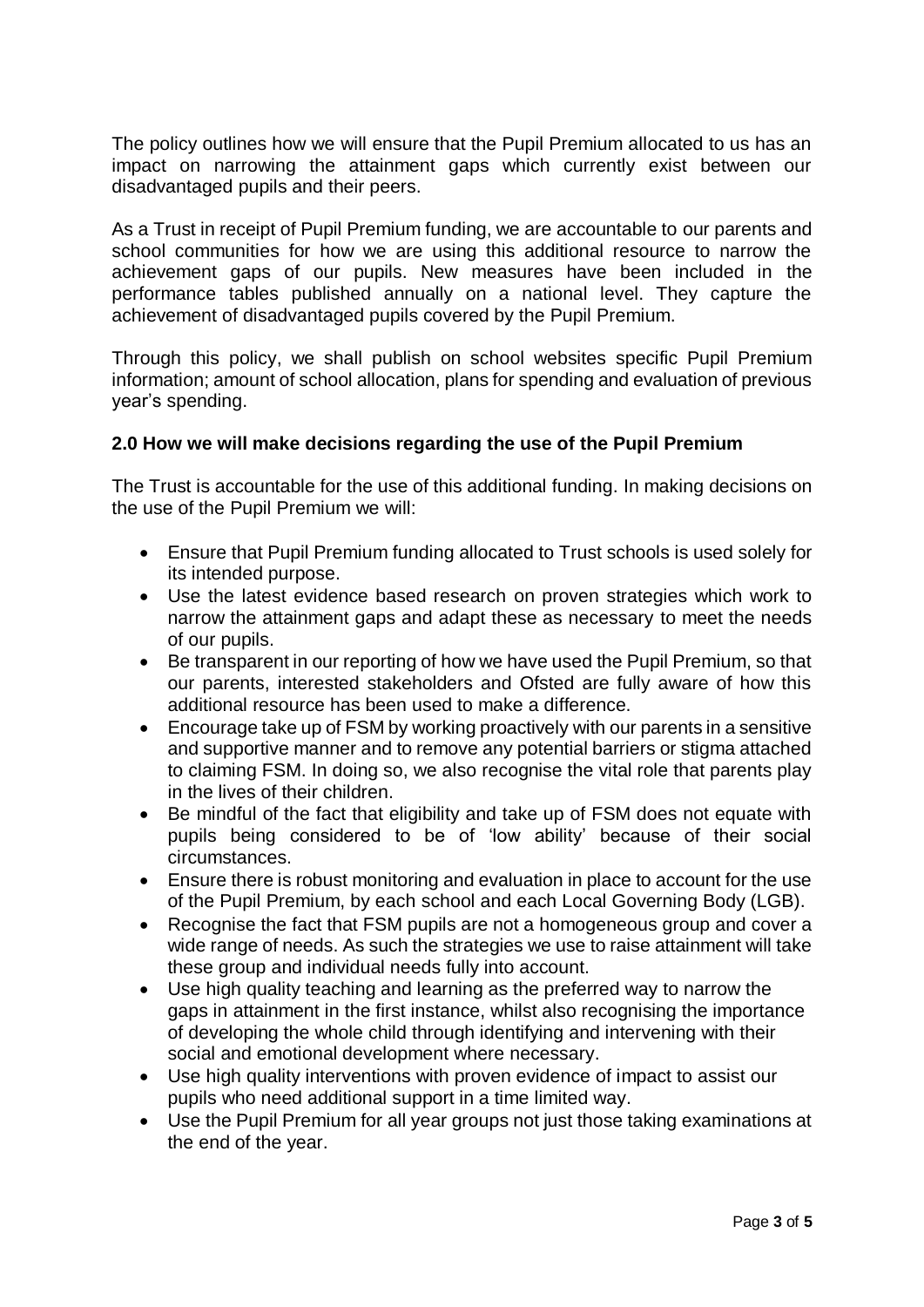The Trust recognises that not all pupils who are eligible for pupil premium are underachieving, while also recognising that some pupils may be underachieving and not eligible for pupil premium funding. It is our policy to plan, adapt and prepare for any individual, or group, in which any area of under achievement is evident.

# **3.0 Roles and Responsibilities**

We expect all members of the Trust community, particularly staff, governors and directors, to be committed to raising standards and narrowing the attainment gaps for our pupils.

#### **3.1The Headteachers and Leadership Teams**

The Headteachers of the schools and their Leadership Teams are responsible for implementing this policy. They will ensure that all staff are aware of their responsibilities in narrowing the gaps of our pupils. They will also ensure that staff are given appropriate support and relevant professional development opportunities to accelerate pupils' progress and attainment. Each Headteacher will identify a Pupil Premium representative in their school who will be the named lead professional for Pupil Premium.

It will be the responsibility of each Headteacher to report to their LGB at regular intervals during the academic year, and each year submit a full report.

# **3.2 Teaching and Support Staff will:**

- Maintain the highest expectations of all pupils and not equate disadvantage of circumstance with 'low ability'.
- Promote an inclusive and collaborative ethos in their classrooms which enable pupils from disadvantaged backgrounds to thrive.
- Plan and deliver a curriculum to a high standard and support the acceleration of progress in learning, so that gaps can be narrowed and improvements maintained.
- Support disadvantaged groups of pupils in their class through differentiated planning and teaching, especially for those who find aspects of learning difficult and are in danger of falling behind.
- Keep up-to-date with teaching strategies and research, which have proven success in narrowing the gaps in attainment and achievement.

The Trust will provide opportunities for staff to engage in a range of professional development opportunities suited to their particular needs and role. This will support them in implementing successful strategies to accelerate progress of pupils and narrow the gaps.